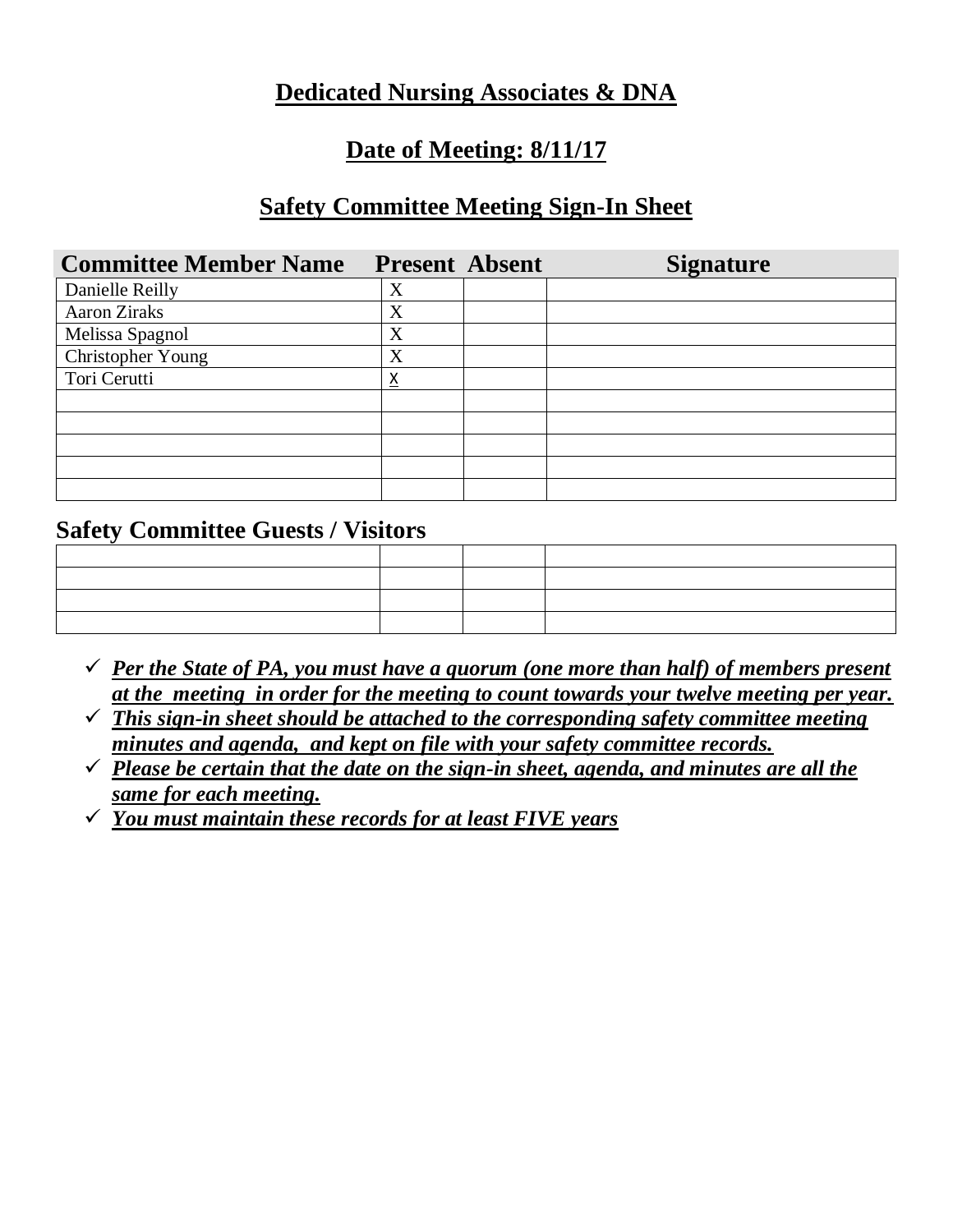## **Dedicated Nursing Associates & DNA Safety Committee Meeting Minutes**

**Date Of Meeting:** *8/11/17*

**Time of Meeting:** *3:00 pm*

**Location of Meeting:** *Corporate Office - 3875 Franklintowne Ct, Suite 240, Murrysville, PA 15668*

- **1. Roll Call**
- **2. Review agenda for this meeting.**
- **3. Review and approve last month's meeting minutes.**
- **4. Review of workplace accidents that have occurred since the last meeting; discuss contributing cause, root cause, and corrective actions.**
- **5. Review the status of old business and the committee's suggested corrective actions.**
	- $\checkmark$  Distracted Driving is it on the website?
	- ✓ **Field staff for safety committee**
	- ✓ **Tori sending out proper body mechanic article after injuries – is this being done?**
	- ✓ **MVRs – thoughts?**
- **6. Round table discussion – New Business**
	- $\checkmark$  **Fire Extinguisher Safety suggested topic to put on website**
	- ✓ **Third quarter walkthroughs due for next meeting**
- **7. Recommendations to management**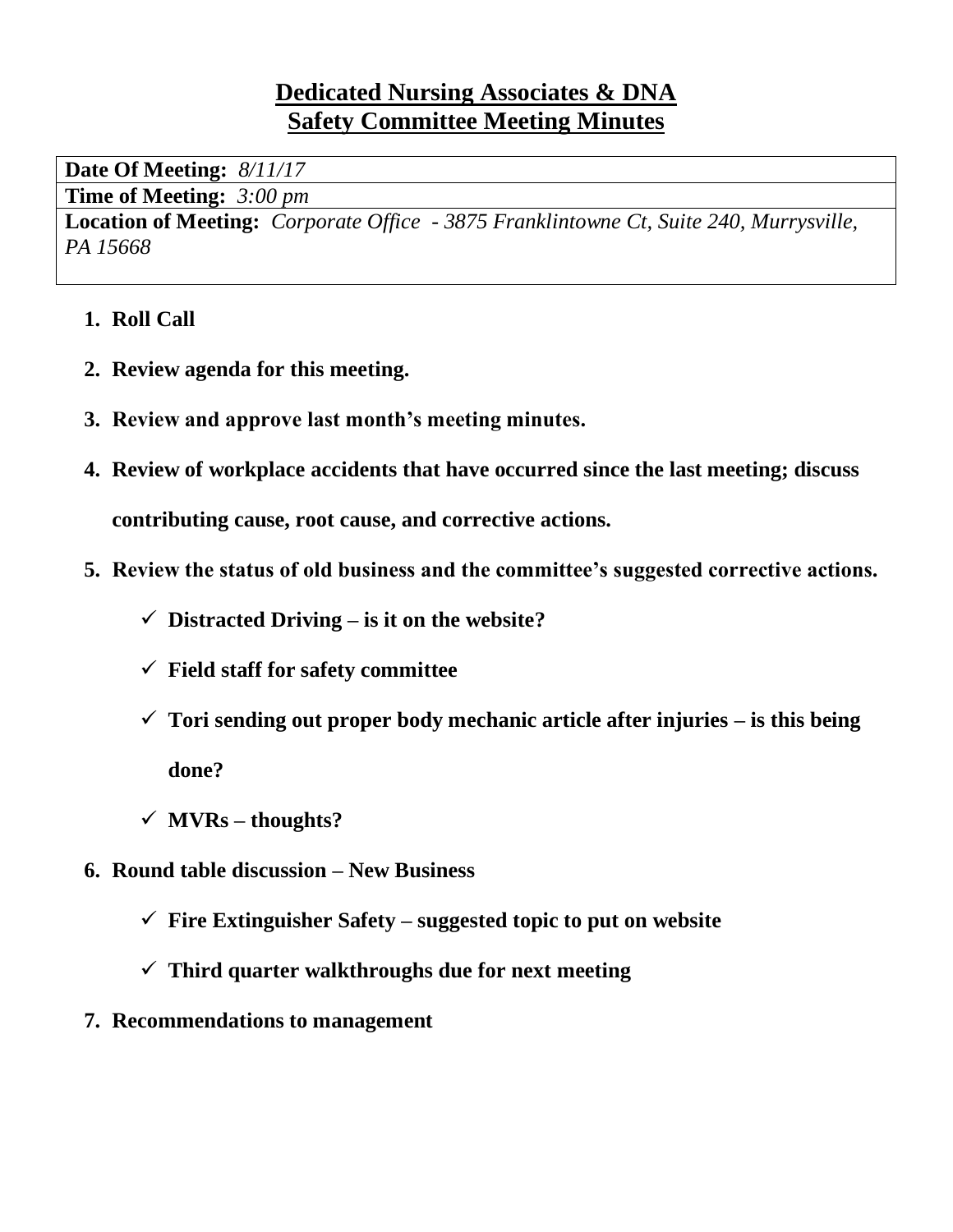## **Dedicated Nursing Associates & DNA Safety Committee Minutes**

**Meeting Date: 8/11/17**

**Time meeting started**: *3:00 pm*

#### **Meeting Chairperson: Danielle Reilly**

| <b>Present</b>           | <b>Absent</b> |
|--------------------------|---------------|
| Tori Cerutti             |               |
| Danielle Reilly          |               |
| <b>Aaron Ziraks</b>      |               |
| Melissa Spagnol          |               |
| $\overline{Chris}$ Young |               |
|                          |               |
|                          |               |
|                          |               |
|                          |               |
|                          |               |
|                          |               |

Agenda for today's meeting was reviewed by all members:  $XY$ es  $N_0$ 

**Previous meeting minutes from**  $(07/2017)$  **were read and approved:**  $X$  **Yes**  $\_\_\_\$  **No** 

### **Review of Accidents/Incidents Since the Last Meeting (employee, non-employee, vehicle accidents, near misses, property, & other)**

| Date:  | <b>Cause / Description:</b>                                                                             | <b>Corrective Action:</b>    |
|--------|---------------------------------------------------------------------------------------------------------|------------------------------|
| 7/1/17 | Employee stuck by needed when she<br>was handed a used one to put the lid<br>on. She was wearing gloves | Review universal precautions |
| 7/5/17 | Irate patient hit employee on her left<br>wrist                                                         | De-escalation training       |
| 7/8/17 | Back pain after repositioning client                                                                    | Education on body mechanics  |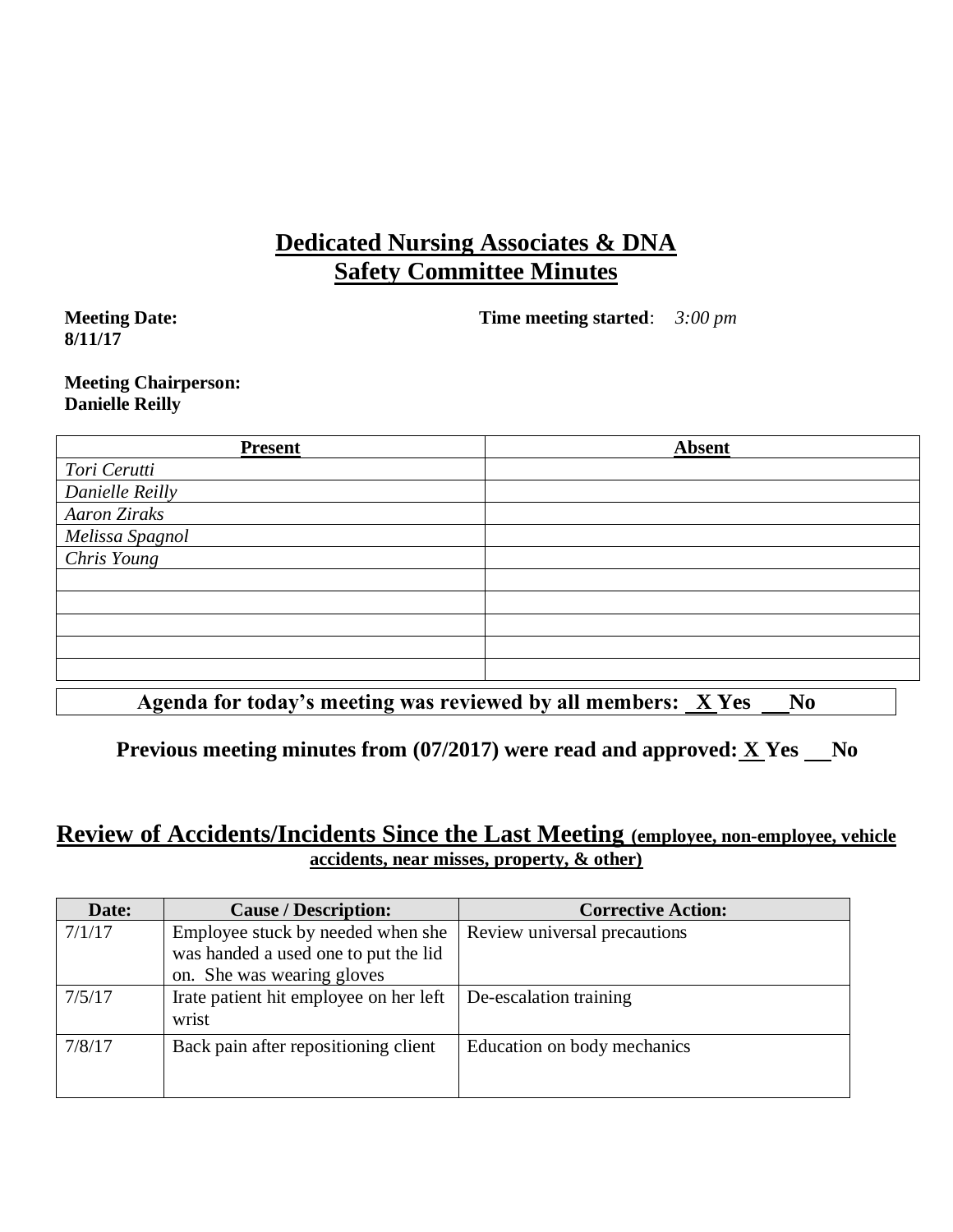| 7/17/17 | Hurt back while moving client to a<br>toilet. Toilet seat slipped       | Education on body mechanics |
|---------|-------------------------------------------------------------------------|-----------------------------|
| 7/22/17 | Hurt back while doing a 2 person lift                                   | Education on body mechanics |
| 7/25/17 | Bent down to unlock wheels on a<br>wheelchair and felt pain in her back | Education on body mechanics |

# **Status / Progress of Uncompleted Old Business**

| <b>Old Business Item:</b> | <b>Updates:</b>                  |
|---------------------------|----------------------------------|
| Field staff employee for  | Val is still working on this     |
| committee                 |                                  |
| Distracted Driving        | Is it on the website?            |
| Proper body mechanics     | Tori giving to injured employees |
|                           |                                  |

# **New Business (Round Table Discussion)**

| <b>Committee</b><br><b>Member Name:</b> | <b>Topic / Hazard Identified:</b> | <b>Responsibility Assigned To Whom</b><br>& Action To Be Taken: |
|-----------------------------------------|-----------------------------------|-----------------------------------------------------------------|
| Tori Cerutti                            | Fire Extinguisher Safety          | Ally will need to add to website                                |
| Danielle Reilly                         | <b>MVRs</b>                       | Talk to Aaron and Melissa                                       |
|                                         |                                   |                                                                 |
|                                         |                                   |                                                                 |
|                                         |                                   |                                                                 |

# **Other Reports or Guest Speakers**

| <b>Guest Name:</b> | <b>Topic Discussed / Presented to the Group</b> |
|--------------------|-------------------------------------------------|
|                    |                                                 |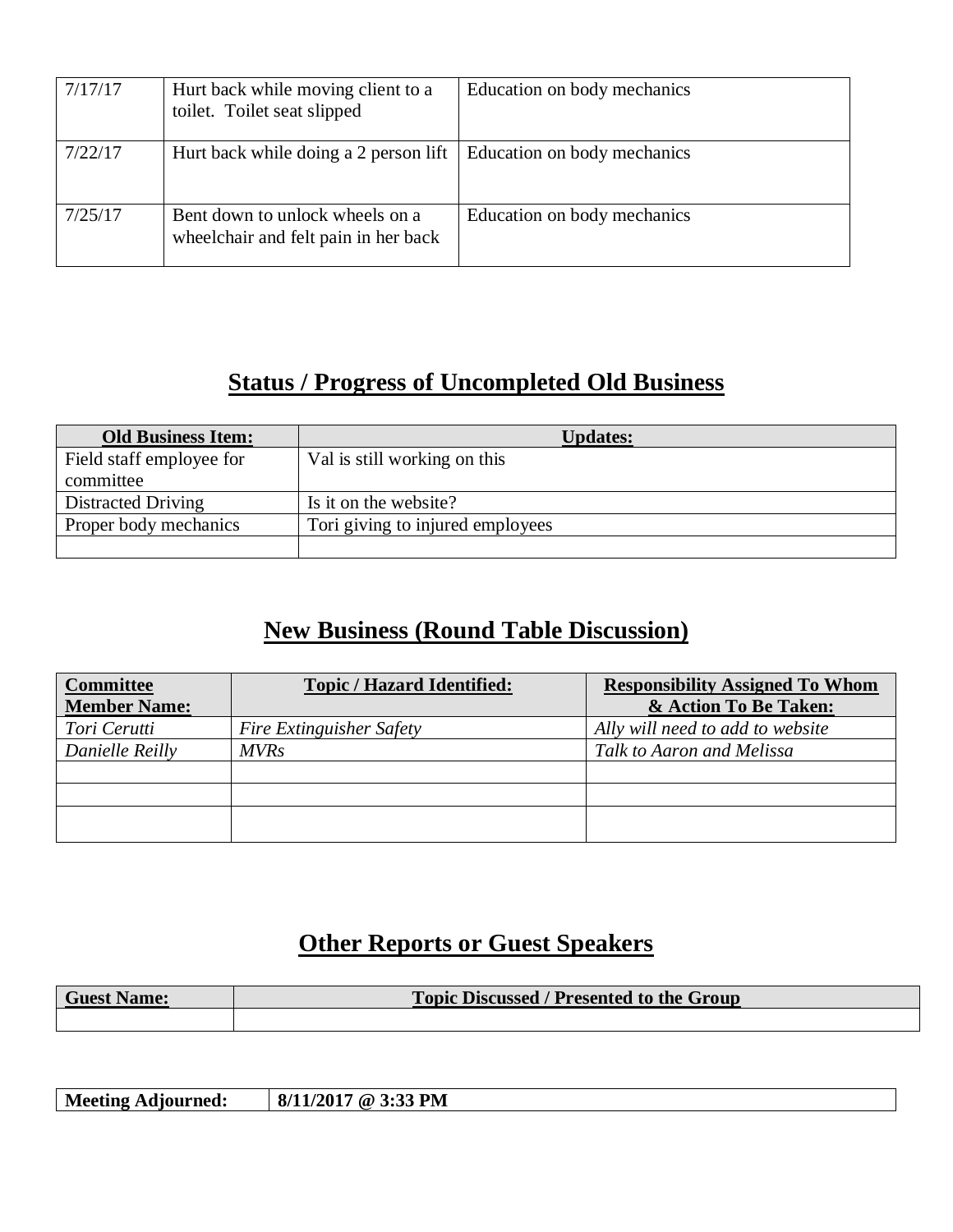- $\checkmark$  *A copy of these minutes & the agenda should be distributed to all company employees, or posted where all employees have access to them.*
- ✓ *These meeting minutes should be attached to the corresponding agenda and sign-in sheet, and kept on file with your safety committee records.*
- ✓ *Please be certain that the date of the sign-in sheet, agenda, and minutes are all the same for each meeting.*
- ✓ *You must maintain these records for at least FIVE years.*

## **The 5 Why's - Root Cause Analysis for Workplace Injuries & Near-Miss Incidents**

### **Steps in using The 5 Why's Root Cause Analysis Method:**

- 1. Start with the undesired event.
- 2. Ask: "Why did the incident happen?" This is typically the Direct Cause.
- 3. Ask: "Why did that happen?" or "Why did that occur?" This is often a Contributing Cause.
- 4. Ask: "Why did this happen?" or "Why did this occur? There may be other Contributing Causes
- 5. Continue asking "Why?" 5 or 6 times. You should get to the **root cause** by the answer to the  $5<sup>th</sup>$  or  $6<sup>th</sup>$  why question.

|                    | Ose the form below to help you actermine the foot cause of an incluent. |                  |                               |
|--------------------|-------------------------------------------------------------------------|------------------|-------------------------------|
| <b>Incident</b>    | Lewisburg (Client Home)                                                 | Date of          | 7/1/2017                      |
| <b>Location:</b>   | Lewisburg (Facility)<br>2.                                              | <b>Incident:</b> | 7/5/2017<br>2.                |
|                    | Allentown (Client Home)<br>3.                                           |                  | 7/8/2017<br>3.                |
|                    | Lewisburg (Client Home)<br>4.                                           |                  | 7/17/2017<br>$\overline{4}$ . |
|                    | Pittsburgh (Facility)<br>5.                                             |                  |                               |
|                    | Lewisburg (Facility)<br>6.                                              |                  | 7/22/2017<br>5.               |
|                    |                                                                         |                  | 7/25/2017<br>6.               |
| <b>Employee(s)</b> | Sarah Coker                                                             |                  |                               |
| <b>Involved:</b>   |                                                                         |                  |                               |
|                    | <b>Gabrielle Remphrey</b><br>2.                                         |                  |                               |
|                    | Tasha Miranda<br>3.                                                     |                  |                               |
|                    | <b>Brittany Short</b><br>4.                                             |                  |                               |
|                    | Lauren Robinson<br>5.                                                   |                  |                               |
|                    | Angela Marks<br>6.                                                      |                  |                               |
|                    |                                                                         |                  |                               |
| <b>Supervisor:</b> | Chantelle Salwocki                                                      |                  |                               |
|                    | Chantelle Salwocki<br>$\overline{2}$ .                                  |                  |                               |
|                    | <b>Shelly Schelner</b><br>3.                                            |                  |                               |
|                    | Chantelle Salwocki<br>4.                                                |                  |                               |
|                    | Valerie Stillwagon<br>5.                                                |                  |                               |
|                    | Chantelle Salwocki<br>6.                                                |                  |                               |
|                    |                                                                         |                  |                               |

#### **Use the form below to help you determine the root cause of an incident.**